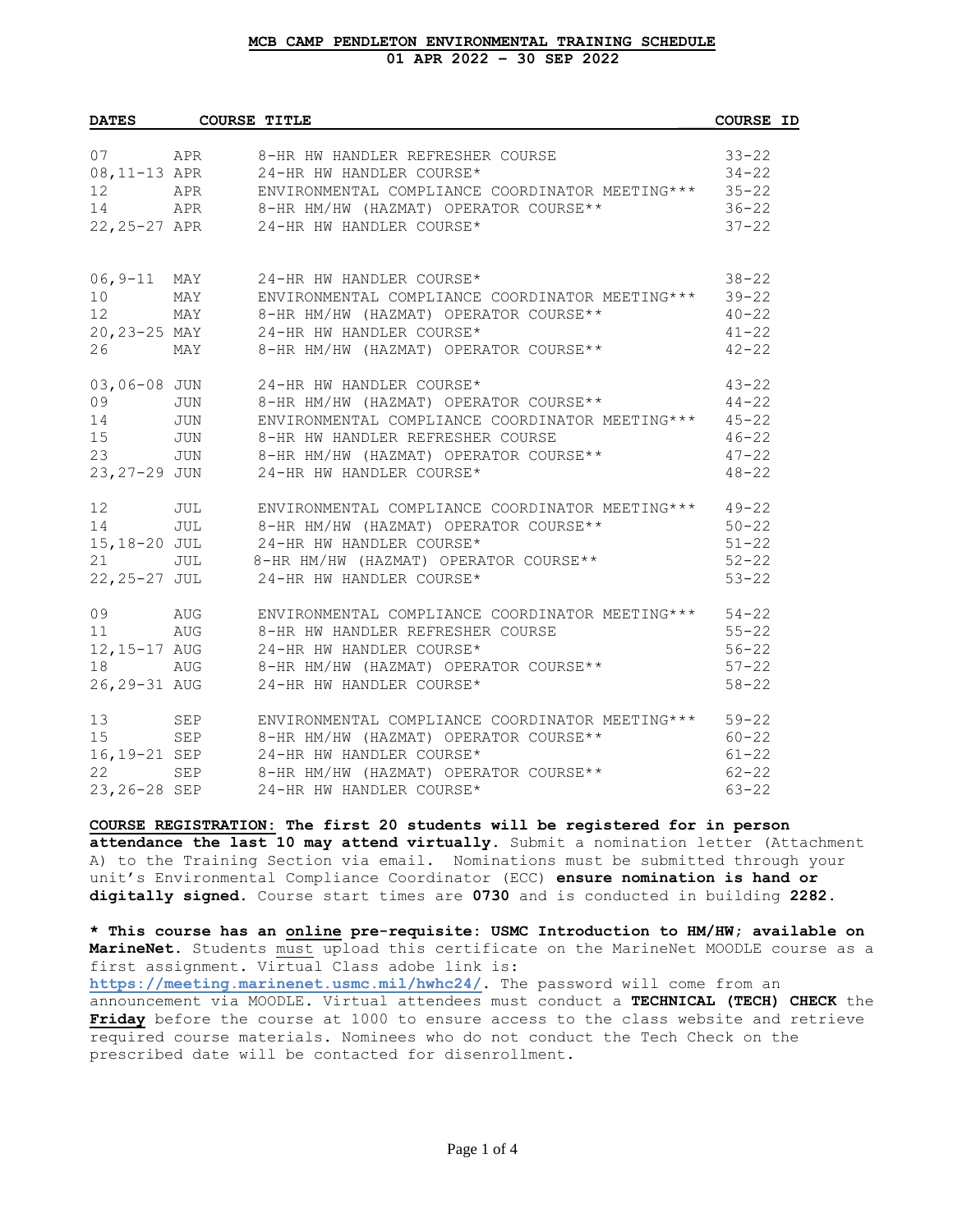**\*\* This course has an online pre-requisite: USMC-Hazardous Material Transportation for Drivers: available on MarineNet.** Students must attending must upload this certificate on the MarineNet MOODLE course as a first assignment. Virtual Class link is **<https://meeting.marinenet.usmc.mil/hmhwoperator/>**. Virtual attendees must conduct a **TECHNICAL (TECH) CHECK** the **Wednesday** before the course at 1330 to ensure access the class website and retrieve required course materials. Nominees who do not conduct the Tech Check on the prescribed date will be contacted for disenrollment.

I MEF requires **Security Awareness** class to be taken online at **[http://dothazmat.vividlms.com/,](http://dothazmat.vividlms.com/) New Users** click on **"register now",** once registered enroll in **"8.0 Security Requirements"** and take the course. Supply the certificate to your licensing official.

**\*\*\*The mandatory monthly Environmental Compliance Coordinator Meeting** (ECM) for unit ECC's is held the second Tuesday of every month virtually and in Building 2282 from 1330-1430. This meeting is also open to all military and civilian employees with unit HM/HW and environmental responsibilities. The ECM virtual link is: **<https://meeting.marinenet.usmc.mil/eccmeeting/>**.

## **ADDITIONAL INFORMATION AND POINTS OF CONTACT**

- 1. **Course nomination letters must be submitted by the unit ECC**. Ensure the nomination is hand or digitally signed by ECC and forward course nomination letters and training requests to: PNDL Training Environmental Security@usmc.mil.
- 2. Students seeking MOS 8056 (HM/HW Marine) must complete the Introduction to HM/HW course (online via MarineNet:

**Step 1:** Attend classroom HM/HW Handler course. **Step 2: Obtain the MOS checklist from your unit ECC or download it at** [https://www.pendleton.marines.mil/Staff-Agencies/Environmental-](https://www.pendleton.marines.mil/Staff-Agencies/Environmental-Security/Training/)[Security/Training/](https://www.pendleton.marines.mil/Staff-Agencies/Environmental-Security/Training/) **Step 3:** Complete all installation specific additional training courses (see Attachment B). **Step 4:** Request permission to access MOODLE 8056 and submit by uploading **ALL** of the completed certificates in Moodle at: <https://elearning.marinenet.usmc.mil/moodle/course/view.php?id=5423> and email or bring the signed MOS 8056 checklist to the Environmental Security Training Section (Building 2282) for approval. **Step 5:** The completed checklist with Commanding Officer signature may also be emailed to PNDL Training Environmental Security@usmc.mil with a digital signature.

3. To schedule onsite unit training (pending availability of instructors), or for any other questions, please contact the Training Section by email at PNDL Training Environmental Security@usmc.mil or by phone.

| Points of Contact: | Training Classroom                                       | (760) 725-9775/9776/7308 |
|--------------------|----------------------------------------------------------|--------------------------|
|                    | Mr. Juan Montez<br>Mr. Robert Casillas<br>Mr. Paul Vogel |                          |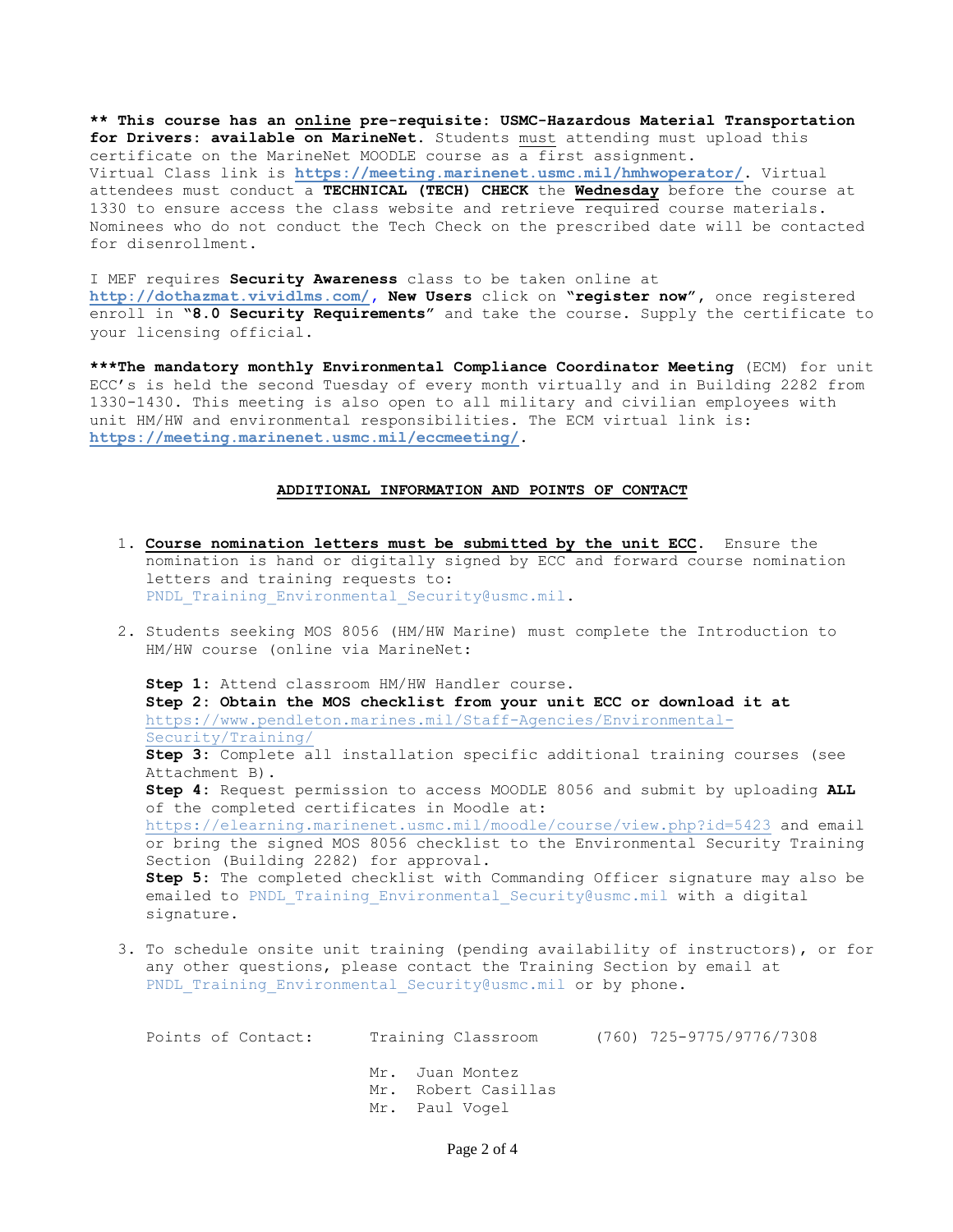Attachment A



COURSE NOMINATION LETTER FORMAT (Unit's Letter Head)

 **In reply refer to:** 5090 ENV/TRG

From: (Name of requesting unit or activity)

To: Environmental Training Section

Subj: NOMINATIONS FOR (Course Number, Course Title and Course Date)

Ref: (a) MCIWEST-MCB CAMPENO 5090.5 (b) MCO 5090.2

1. In accordance with the references, the following personnel have been screened for eligibility, have completed the course prerequisites for the course indicated, and are nominated for available seats.

**Rank/Rate/Grade Last, First, M.I. EDIPI Email Address**

2. If approved, the course location is the nominee's appointed place of duty for the duration of the course.

3. Point of contact at this command is  $\qquad \qquad$  at extension XXX-XXXX.

 $\mathcal{L}=\mathcal{L}$  , we can assume that the contribution of the contribution of the contribution of the contribution of the contribution of the contribution of the contribution of the contribution of the contribution of the c

 Authorized signature (OIC, SNCOIC, Supervisor)

**NOTES:**

**1. Nominees must meet all course prerequisites and enclose a copy of the training certificate or signed roster sheet with this nomination letter**.

**2. These courses are on high demand and standby lists are frequently long. It is strongly recommended that enrollment via nomination letter is completed 30-45 days in advance. Late students will be dropped from class; no shows will be reported to the parent command.**